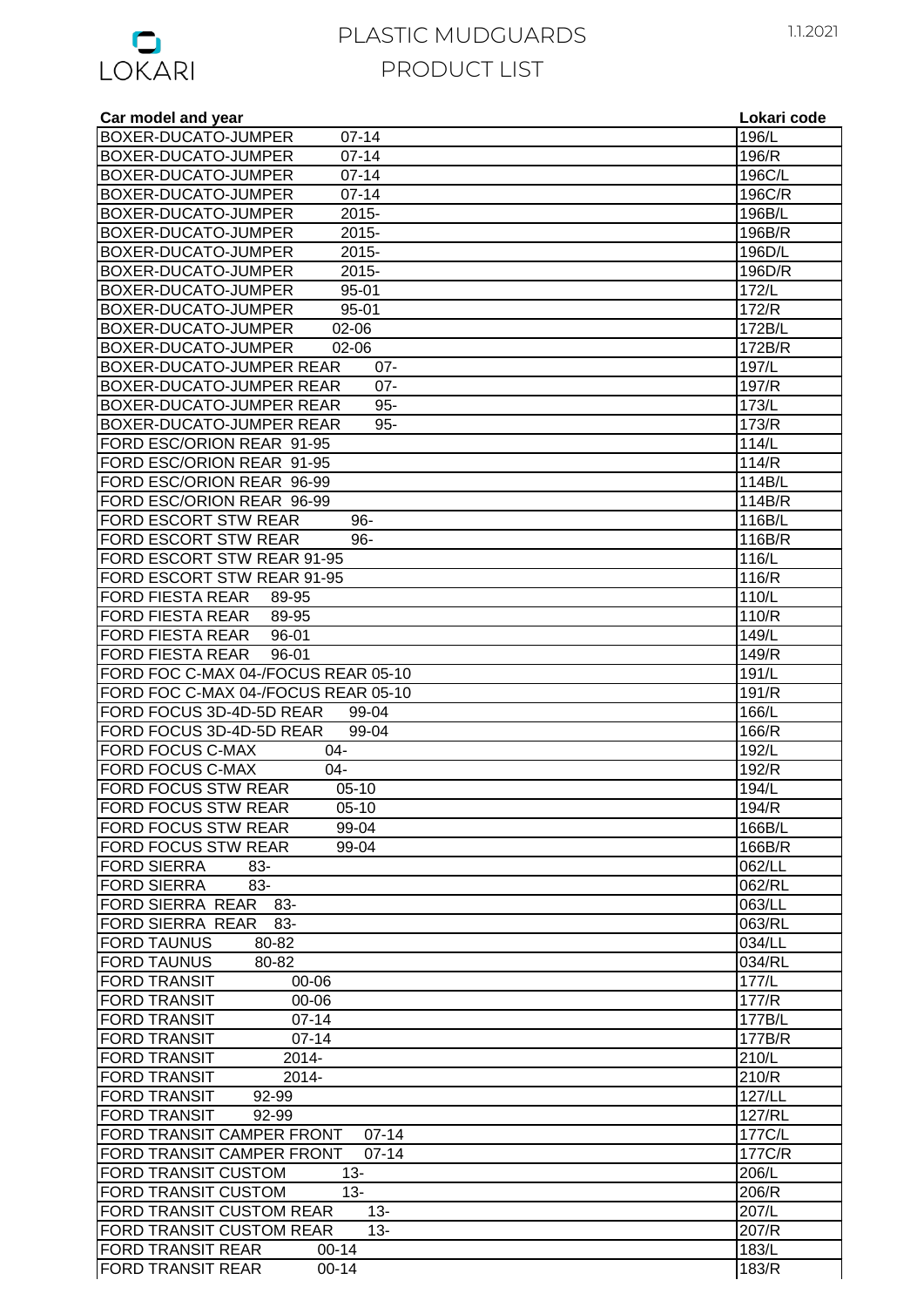

| <b>FORD TRANSIT REAR</b><br>2014-                                                        | 211/L                |
|------------------------------------------------------------------------------------------|----------------------|
| 2014-<br><b>FORD TRANSIT REAR</b>                                                        | 211/R                |
| FORD TRANSIT SHORT MOD. REAR 92-99                                                       | 165/L                |
| FORD TRANSIT SHORT MOD. REAR 92-99                                                       | 165/R                |
| <b>HONDA CR-V REAR</b><br>02-06                                                          | 189/L                |
|                                                                                          |                      |
| 02-06<br><b>HONDA CR-V REAR</b>                                                          | 189/R                |
| 99-<br>LADA 110 REAR                                                                     | 175/L                |
| 99-<br>LADA 110 REAR                                                                     | 175/R                |
| LADA 2121 NIVA<br>78-                                                                    | 100/L                |
| LADA 2121 NIVA<br>$78-$                                                                  | 100/R                |
| <b>LADA NIVA REAR</b>                                                                    | 201/L                |
| <b>LADA NIVA REAR</b>                                                                    | 201/R                |
| MADZA 323 BJ SEDAN/HB REAR 98-                                                           | 164/L                |
| MADZA 323 BJ SEDAN/HB REAR 98-                                                           | 164/R                |
|                                                                                          |                      |
| MADZA 6 REAR<br>2013-                                                                    | 208/L                |
| MADZA 6 REAR<br>2013-                                                                    | 208/R                |
| MAZDA 3 REAR<br>03-08                                                                    | 190/L                |
| $03 - 08$<br><b>MAZDA 3 REAR</b>                                                         | 190/R                |
| MAZDA 3 REAR (SED AND HATCH)<br>$14-$                                                    | 209/L                |
| MAZDA 3 REAR (SED AND HATCH)<br>$14 -$                                                   | 209/R                |
| MAZDA 6 REAR<br>02-07                                                                    | 118/L                |
| MAZDA 6 REAR<br>$02 - 07$                                                                | 118/R                |
| MAZDA 6 REAR SEDAN/HB/STW<br>$08-10$                                                     | 200/L                |
|                                                                                          | 200/R                |
| MAZDA 6 REAR SEDAN/HB/STW<br>08-10                                                       |                      |
| MAZDA 626 REAR<br>92-97                                                                  | 137/L                |
| MAZDA 626 REAR<br>92-97                                                                  | 137/R                |
| MAZDA 626 REAR<br>98-                                                                    | 156/L                |
| MAZDA 626 REAR<br>98-                                                                    | 156/R                |
| MB SPRINTER W907 REAR 2018- ("European model" - longer mudguard replacing mud flap 213/L |                      |
| MB SPRINTER W907 REAR 2018- ("European model" - longer mudguard replacing mud flap 213/R |                      |
| MB SPRINTER W907 REAR 2018- ("Finnish model" - shorter mudguard)                         | $\overline{2}$ 13B/L |
| MB SPRINTER W907 REAR 2018- ("Finnish model" - shorter mudguard)                         | 213B/R               |
| <b>MB VITO</b><br>96-97                                                                  | 150/L                |
| <b>MB VITO</b><br>96-97                                                                  | 150/R                |
| <b>MB VITO</b><br>98-03                                                                  | 150B/L               |
| <b>MB VITO</b><br>98-03                                                                  | 150B/R               |
|                                                                                          |                      |
| <b>MB VITO REAR</b><br>96-03                                                             | 151/L                |
| <b>MB VITO REAR</b><br>96-03                                                             | 151/R                |
| <b>MB W 123</b><br>76-80                                                                 | 026/L                |
| <b>MB W 123</b><br>76-80                                                                 | 026/R                |
| MB W 123<br>81-85                                                                        | 026B/L               |
| <b>MB W 123</b><br>81-85                                                                 | 026B/R               |
| MB W 123 REAR<br>76-85                                                                   | 060/L                |
| MB W 123 REAR<br>76-85                                                                   | 060/R                |
| <b>MB W 124</b><br>85-91                                                                 | 087/LL               |
| <b>MB W 124</b><br>85-91                                                                 | 087/RL               |
| <b>MB W 124</b><br>$92 -$                                                                | 087BLL               |
| MB W 124<br>$92-$                                                                        |                      |
|                                                                                          | 087BRL               |
| MB W 124 REAR<br>$85 -$                                                                  | 094/L                |
| MB W 124 REAR<br>$85 -$                                                                  | 094/R                |
| <b>MB W 201</b><br>84-88                                                                 | 080/LL               |
| MB W 201<br>84-88                                                                        | 080/RL               |
| MB W 202 MODEL C 94-                                                                     | 128/L                |
| MB W 202 MODEL C<br>94-                                                                  | 128/R                |
| MB W 202 MODEL C REA 94-97/06                                                            | 129/L                |
| MB W 202 MODEL C REA 94-97/06                                                            | 129/R                |
| MB W 202 MODEL C REA 97-                                                                 | 129B/L               |
| MB W 202 MODEL C REA 97-                                                                 | 129B/R               |
| MB W 210<br>99/07-03                                                                     | 144B/L               |
| MB W 210<br>99/07-03                                                                     | 144B/R               |
| MB W 210                                                                                 |                      |
| 95-99/06                                                                                 | 144/L                |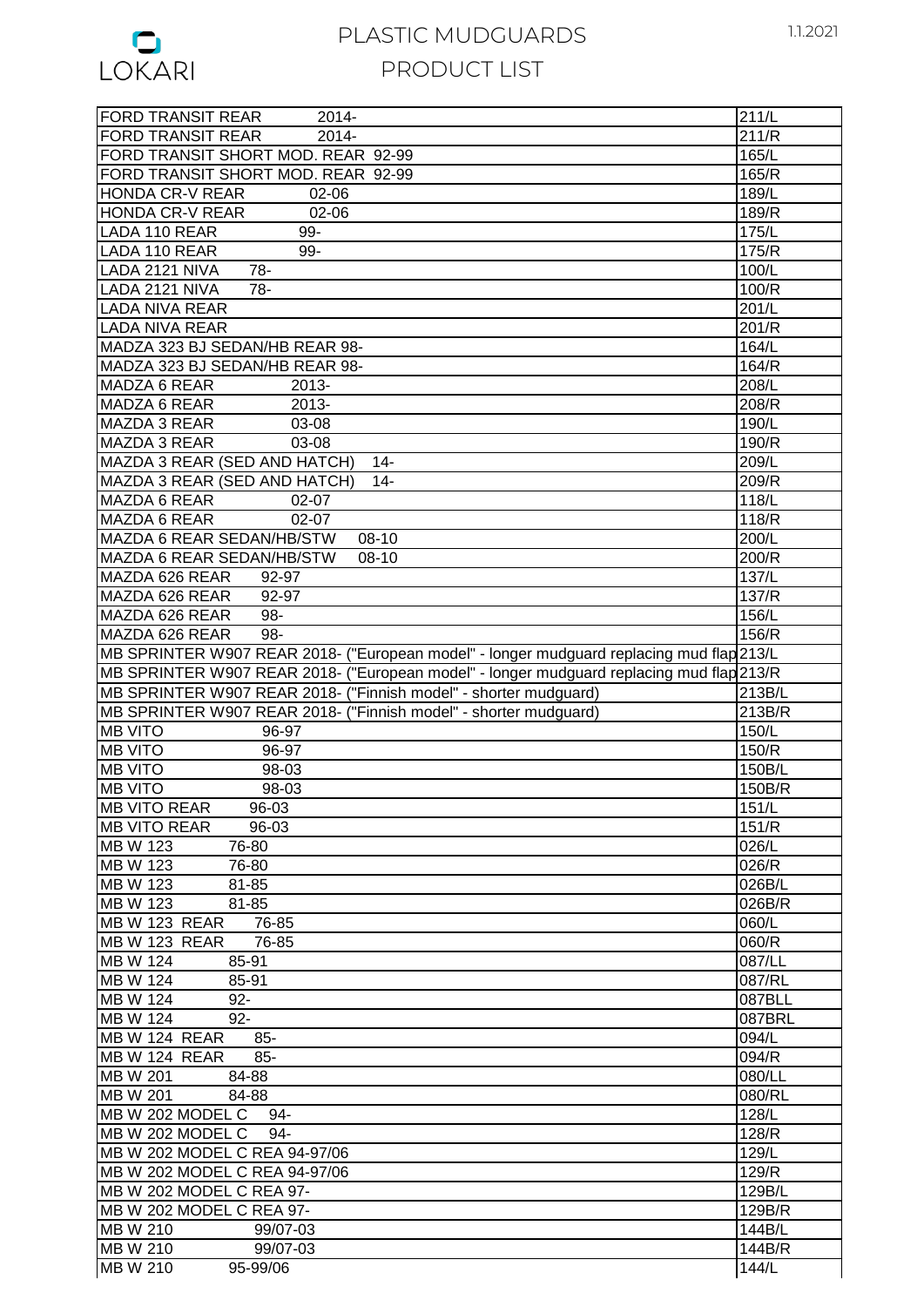

| $\frac{1}{95 - 99/06}$<br><b>MB W 210</b> | 144/R  |
|-------------------------------------------|--------|
| MB W 210 REAR<br>95-99/06                 | 145/L  |
| MB W 210 REAR<br>95-99/06                 | 145/R  |
| MB W 210 REAR<br>99/07-03                 | 145B/L |
| IMB W 210 REAR<br>99/07-03                | 145B/R |
| MB W 901 95-06 WITH INNERHEATER           | 142B/L |
| MB W 901 SPRINT REAR 95-06                | 143/L  |
|                                           |        |
| MB W 901 SPRINT REAR 95-06                | 143/R  |
| MB W 901 SPRINTER 95-06                   | 142/L  |
| MB W 901 SPRINTER 95-06                   | 142/R  |
| MBW901SPRINT07-16/VWCRAFTREAR 07-16       | 195/L  |
| MBW901SPRINT07-16/VWCRAFTREAR 07-16       | 195/R  |
| NISSAN PRIMERA REAR 95-96                 | 141/L  |
| NISSAN PRIMERA REAR 95-96                 | 141/R  |
|                                           |        |
| NISSAN QASHQAI REAR 07-13                 | 204/R  |
| NISSAN QASHQAI REAR 07-13                 | 204/L  |
| NISSAN QASHQAI REAR 14-17                 | 204B/L |
| NISSAN QASHQAI REAR 14-17                 | 204B/R |
| NISSAN SUNNY<br>86-91                     | 101/L  |
| INISSAN SUNNY<br>86-91                    | 101/R  |
| NISSAN SUNNY REAR 86-91                   | 102/L  |
|                                           |        |
| NISSAN SUNNY REAR 86-91                   | 102/R  |
| NISSAN SUNNY REAR 92-96                   | 124/L  |
| NISSAN SUNNY REAR 92-96                   | 124/R  |
| <b>OPEL ASCONA</b><br>76-81               | 008/R  |
| OPEL ASCONA 76-81/MANTA B 76-87           | 008/L  |
| OPEL ASTRA "G" REAR 98-03                 | 162/L  |
| OPEL ASTRA "G" REAR 98-03                 | 162/R  |
|                                           |        |
| OPEL ASTRA REAR 92-97                     | 120/L  |
| OPEL ASTRA REAR<br>92-97                  | 120/R  |
| <b>OPEL ASTRA STW REAR 92-97</b>          | 121/L  |
| <b>OPEL ASTRA STW REAR 92-97</b>          | 121/R  |
| OPEL ASTRA STW REAR 98-03                 | 163/L  |
| <b>OPEL ASTRA STW REAR 98-03</b>          | 163/R  |
| OPEL COMMOD/SENAT/MON 78-                 | 010B/L |
| OPEL COMMOD/SENAT/MON 78-                 | 010B/R |
|                                           |        |
| OPEL CORSA REAR<br>93-99                  | 126/L  |
| OPEL CORSA REAR<br>93-99                  | 126/R  |
| <b>OPEL CORSA C REAR</b><br>$01 -$        | 185/L  |
| <b>OPEL CORSA C REAR</b><br>$01 -$        | 185/R  |
| <b>OPEL MANTA B</b><br>76-87              | 008B/R |
| <b>OPEL REKORD</b><br>78-86               | 010/LL |
| <b>OPEL REKORD</b><br>78-86               | 010/RL |
| OPEL VECTRA REAR<br>89-92                 | 107/L  |
|                                           |        |
| OPEL VECTRA REAR<br>89-92                 | 107/R  |
| <b>OPEL VECTRA REAR</b><br>00-01          | 148B/L |
| <b>OPEL VECTRA REAR</b><br>$00 - 01$      | 148B/R |
| <b>OPEL VECTRA REAR</b><br>$02 - 08$      | 187/L  |
| <b>OPEL VECTRA REAR</b><br>$02 - 08$      | 187/R  |
| <b>OPEL VECTRA REAR</b><br>93-95          | 123/L  |
| <b>OPEL VECTRA REAR</b><br>93-95          | 123/R  |
| <b>OPEL VECTRA REAR</b><br>96-99          | 148/L  |
| <b>OPEL VECTRA REAR</b><br>96-99          | 148/R  |
|                                           |        |
| PEUGEOT 206 REAR<br>99-                   | 167/L  |
| PEUGEOT 206 REAR<br>99-                   | 167/R  |
| PEUGEOT 306 REAR<br>93-                   | 131/L  |
| PEUGEOT 306 REAR<br>93-                   | 131/R  |
| <b>TOYOTA AURIS REAR</b><br>$14 - 15$     | 199B/L |
| $14 - 15$<br><b>TOYOTA AURIS REAR</b>     | 199B/R |
| <b>TOYOTA AVENSIS REAR</b><br>03-         | 119/L  |
| <b>TOYOTA AVENSIS REAR</b><br>03-         | 119/R  |
|                                           |        |